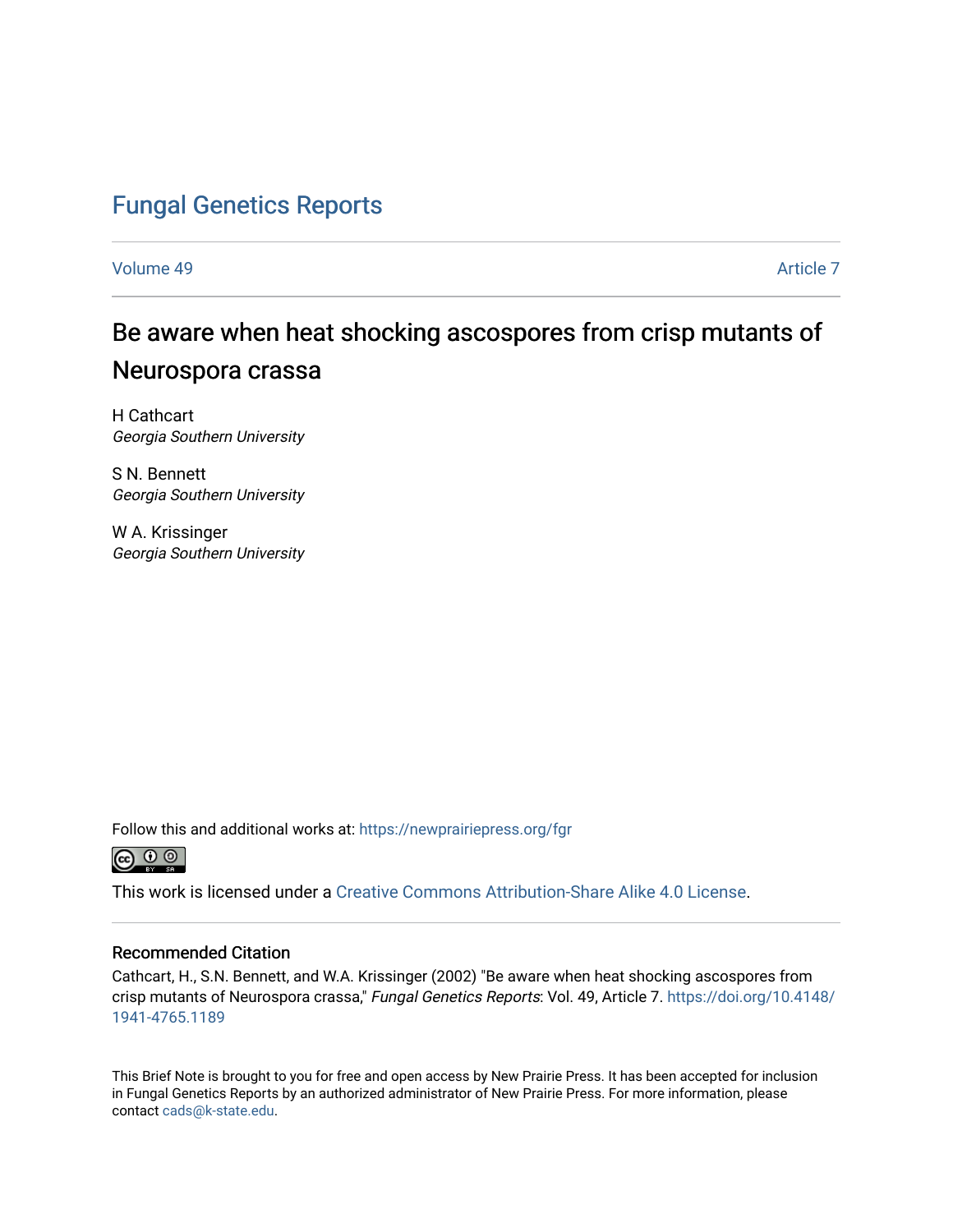## Be aware when heat shocking ascospores from crisp mutants of Neurospora crassa

## Abstract

This laboratory has been working with a new crisp mutant of Neurospora crassa, crisp-5 isolated in our laboratory by Charlene Jackson (Jackson, 1992 MS Thesis: 1-123) by ultraviolet irradiation.